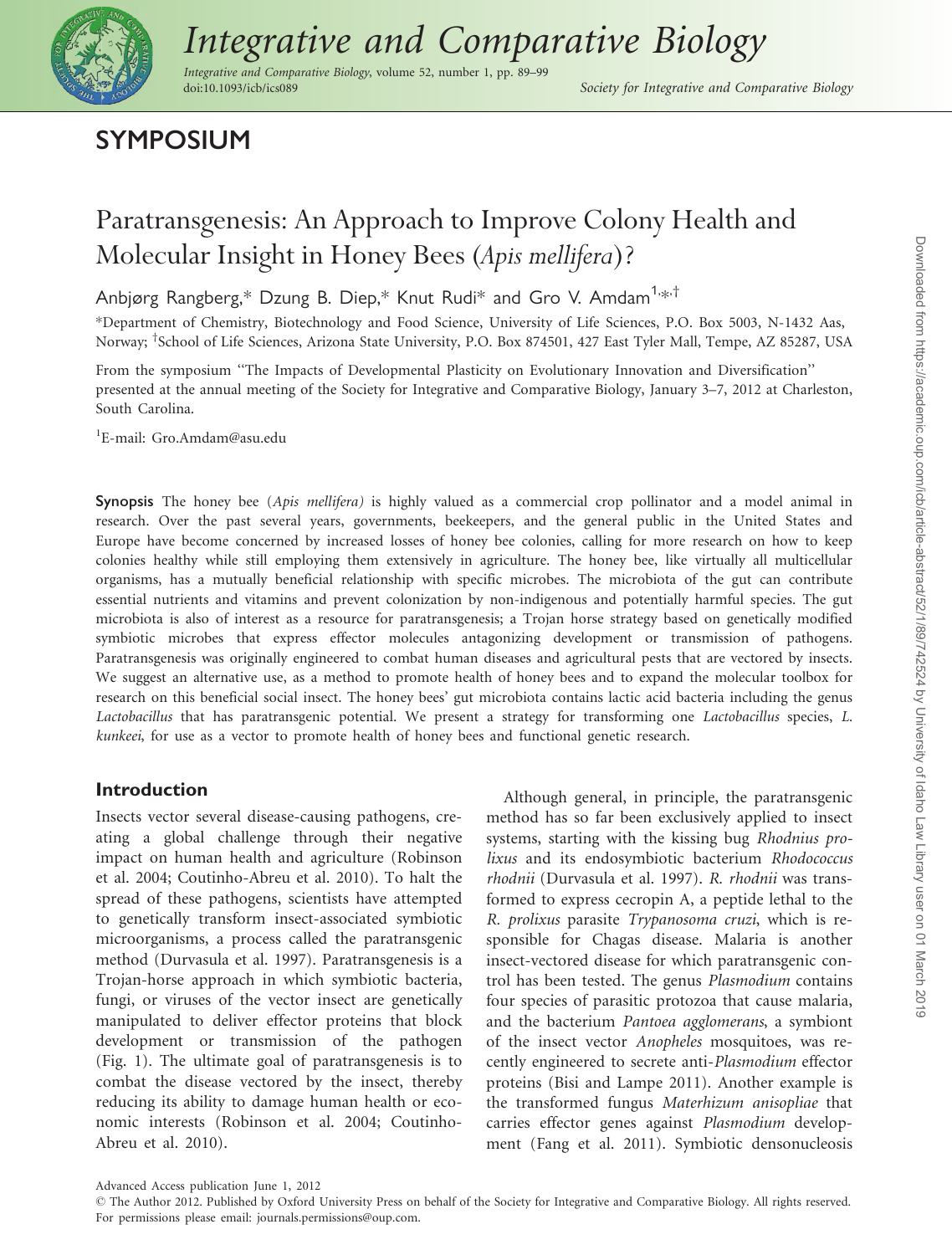<span id="page-1-0"></span>viruses (or densoviruses) are also attractive agents for paratransgenic malaria control [\(Ren et al. 2008\)](#page-10-0). In protection of economically important agricultural crops, transgenic Enterobacter strains have been developed into vehicles that target populations of the larvae of cane beetles (Dermolepida albohirtum), corn borers (Pyrausta nubialis), and cotton bollworms (Helicoverpa armiger) (reviewed by [Pittman et al.](#page-9-0) [2008](#page-9-0)).

Developing a paratransgenic strategy involves several steps: the isolation of suitable microorganisms; identification of effector proteins; transformation of a bacterium, fungus, or virus; effective delivery of the transformed microorganism (transformant) back into the insect host; and when desirable, the spread of the transformant within and between host populations (Fig. 1). Overall, and so far, paratransgenesis has not been a widely successful method against insect-vectored disease or against the decimation of crops ([Coutinho-Abreu et al. 2010\)](#page-9-0). A recurrent issue is implicit negative effects on host fitness that impair the spread of the paratransgenic control mechanism in the target insect population [\(Fang](#page-9-0) [et al. 2011](#page-9-0)). Due to these negative effects on the host's health, the potential of this method to further human interests has thus far failed to meet expectations.

Here, we propose an alternative scope of paratransgenesis: the genetic manipulation of symbiotic microorganisms with the goal of enhancing a host organism's positive effects on human health and economic interests. We propose using the honey bee, Apis mellifera, and its symbiotic gut microbes. Several of these microorganisms are potential candidates for genetic transformation and can, in theory, be modified into delivery vehicles for effector proteins against honey bees' pathogens. Furthermore, the microbes may be engineered to secrete active metabolites, peptides, or enzymes that can influence the physiology or behavior of honeybees, with the purpose of promoting their health or advancing the understanding of their biology. The latter use would expand the molecular genetic toolbox of honey bees to include functional paratransgenetics.

## Honey bees

Honey bees are highly social insects ([Fig. 2](#page-2-0)). They live in colonies of about 10,000–50,000 females and a few hundred males ([Wilson 1971\)](#page-10-0). Each colony has one reproductive queen ([Fig. 2A](#page-2-0)), which lays eggs and produces several pheromones that are essential for the integrity and functioning of the colony. The remaining females are functionally sterile helpers,



Fig. 1 The paratransgenic method, using bacteria as delivery vehicles. (1) The first step is to isolate and identify commensal or mutualistic microorganisms living within the insect host. (2) Next, the isolated bacterium, fungus, or virus is transformed with modified plasmids containing a gene (blue inset) or genes encoding effector molecules, e.g., molecules that block development or transmission of the pathogen. (3) The transformed microorganisms are then transferred back to the host by feeding or injection of either larvae or adults. (4) Recolonization and expression of effector molecules (blue dots) within the insect host. (5) When desired, the transformed microorganism can be transferred laterally (5A), e.g., among social insects by social feeding, or vertically (5B) from caregiver to offspring, e.g., by feeding with feces (common in termites) or rearing of larvae (such as in honey bees).

called workers. These workers perform many different tasks during their lifetimes, including rearing of larvae [\(Fig. 2](#page-2-0)B), colony defense [\(Fig. 2](#page-2-0)E), and foraging [\(Fig. 2](#page-2-0)F). Foraging workers utilize advanced navigation, communication, learning, and memory skills to ensure optimal influx of resources to the colony ([Frisch 1967;](#page-9-0) [Seeley 1995](#page-10-0); [Menzel et al. 2006\)](#page-9-0). Through the domestication of honey bees, these skills are exploited by human societies for pollination of crops ([Fig. 2G](#page-2-0)), as well as for basic research ([Fig. 2](#page-2-0)H).

Honey bees are of considerable value to agriculture, with a yearly impact estimated to be worth more than \$15 billion in the United States and at least E15 billion in Europe ([van Engelsdorp and](#page-10-0) [Meixner 2010;](#page-10-0) [European Parliament 2011\)](#page-9-0). Several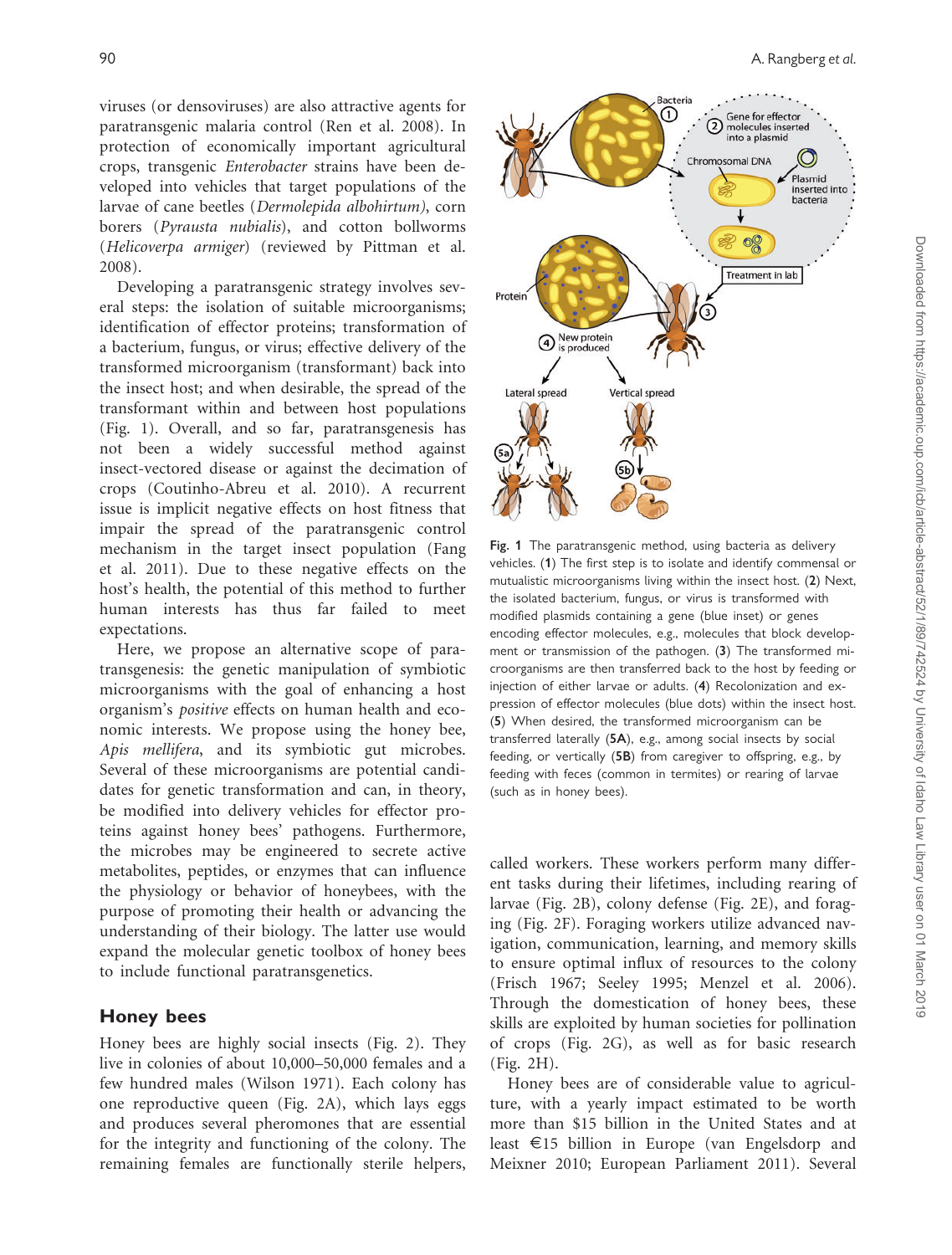<span id="page-2-0"></span>

Fig. 2 The honey bee society. A honey bee colony consists of one reproductive queen (A), 10,000-50,000 functionally sterile worker bees, and a few male drones. All the workers are females that perform different tasks during their lifetime. Young workers generally nurse larvae (B) and clean the nest (C), before they progress to the building and maintenance of wax combs (D), colony defense (E), and receiving and processing foods collected by foragers. Foraging is usually performed toward the end of the workers' lifespan (F). Honey bees are highly appreciated by human societies for their pollination services (G) and as a model in research (H).

varieties of crops such as almonds, apples, blueberries, oranges, strawberries, sunflower, and canola are dependent on pollination by honey bees to give economically valuable yields. In consequence, massive mortality of honey bees due to colony collapse disorder (CCD) can lead to dramatic crop failures ([Cox-Foster et al. 2007\)](#page-9-0). Although CCD is not fully understood, several explanatory models involve gut pathogens such as the microsporidium Nosema cerana [\(Tokarz et al. 2011](#page-10-0)). These models are debated and more knowledge is needed, for instance, on N. cerana's cycle of infection in CCD ([Traver and](#page-10-0) [Fell 2011;](#page-10-0) [Dainat et al. 2012](#page-9-0)). Paenibacillus larvae is another pathogen that has severe effects on honey bees' health. This bacterium invades the guts of larvae causing American Foulbrood disease, which can lead to the demise of the colony [\(Chan et al.](#page-9-0) [2011\)](#page-9-0).

The use of a paratransgenic method to promote honey bee health requires knowledge of the bees' "microbiota." The microbiota is the complete assembly of microorganisms in a particular organ or region. Until recently, the microbiota had been considered a black box, especially regarding how microbial species in the gut affect their host, and vice versa. This lack of data was primarily due to limited availability of tools for assessing microbial diversity [\(Hamady and Knight 2009\)](#page-9-0). Recent technological advancements have shed light on previously unknown microbiota, revealing an important interplay between microorganisms and their hosts ([Shi et al.](#page-10-0) [2010](#page-10-0)).

### The microbiota

A microbiota is defined as a collection of microorganisms living in a limited region or habitat. For example, all microbes inhabiting the gastrointestinal (GI)-tract of an organism are referred to as a gut microbiota [\(Fig. 3\)](#page-3-0). The composition of the gut microbiota in its eukaryotic host is not static but subject to dynamic changes during the course of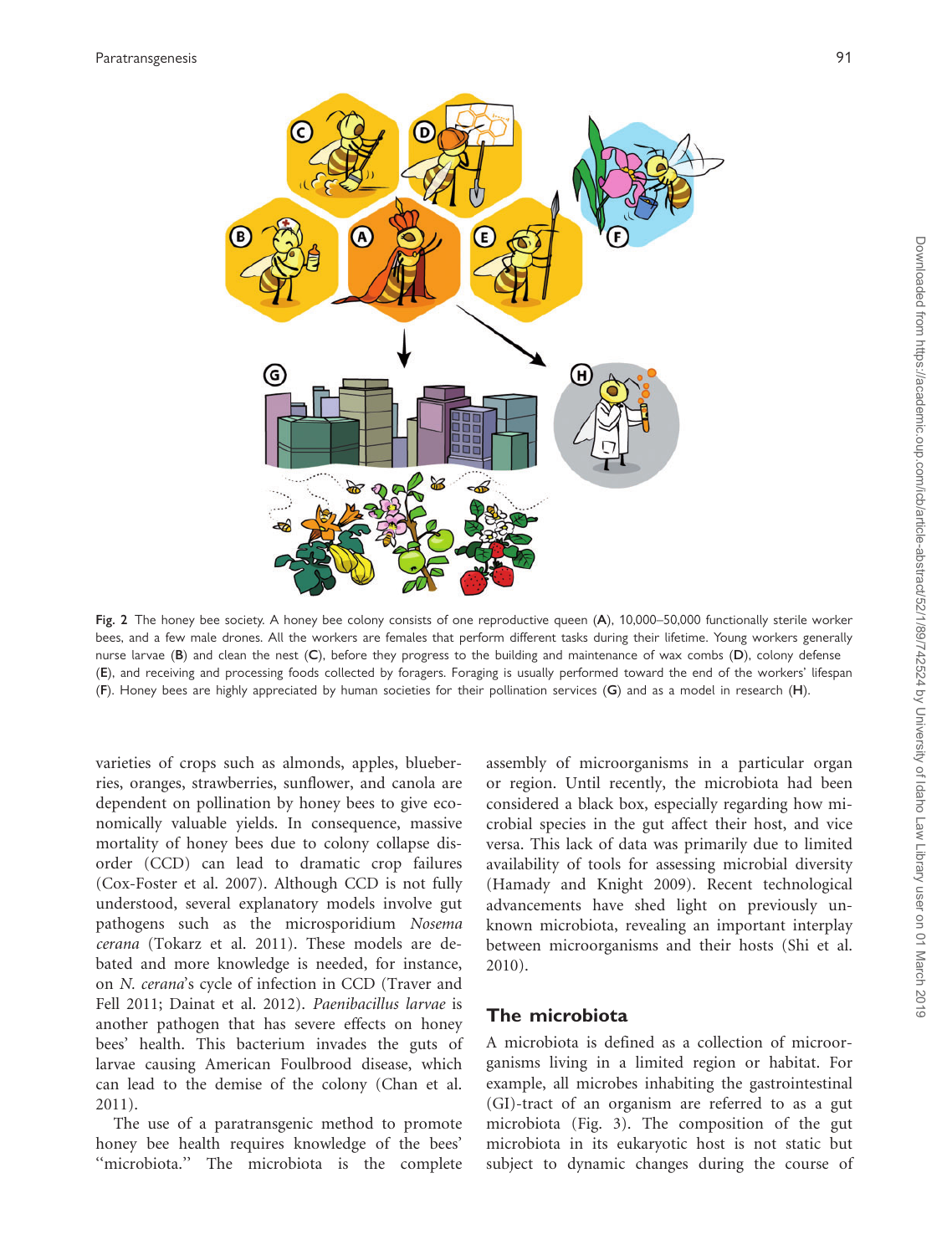<span id="page-3-0"></span>

Fig. 3 Composition of the gastrointestinal (GI)-tracts of humans and honey bees. The human GI tract (A) and the honey bee GI tract (B) can be generalized into foregut, mid-gut, and hindgut. The foregut functions as a food-storage organ in the form of stomach (A) and crop (B). The small intestine (A) and ventriculus (B) in the mid-gut is the primary site of digestion and of the absorption of nutrients, while the hindgut is the final site of absorption prior to defecation. (C) A substantial number of bacteria are found in all segments of the GI tract. The distribution is not homogenous, varying in mammals from  $10^1$  bacteria/g in the stomach to  $10^{12}$  bacteria/g in the large intestine [\(Sekirov et al. 2010\)](#page-10-0). Two surveys in honey bees estimated that both the mid-gut and hindgut contained 10<sup>8</sup>–10<sup>9</sup> bacteria/g ([Rada et al. 1997; Kacaniova et al. 2004\)](#page-9-0).

the host's development or the host's physiological status or health. For instance, Bifidobacterium (often referred to as a probiotic) is a predominant bacterium in newborn infants that is found in low numbers in elderly people ([Tannock 2010](#page-10-0)). Antibiotic-associated diarrhea is often caused by compromised gut microflora leading to altered carbohydrate metabolism and an osmotic imbalance in the gut. A disturbed gut microflora is also implicated in heart disease, obesity, and food allergy in humans. Research reveals that the human gut microbiota can interfere with the host's metabolism ([Ley et al. 2006](#page-9-0)); healthy gut microbiota are absent or distorted in many disease-states ([Arumugam et al. 2011](#page-8-0)), and some chronic inflammatory bowel diseases such as Crohn's diseases and ulcerative colitis are associated with distinct changes in the biostructure of the microbiota ([Qin et al. 2010\)](#page-9-0).

Animals, including humans (Fig. 3A), are largely dependent on gut microbes to extract nutrients from food and to produce some essential vitamins. Ruminants, for example, rely entirely on their microflora of bacteria, archaea, protozoa, and fungi to digest cellulose. Invertebrates like honey bees (Figs. 3B and 3C) also rely on their microflora. Insects with highly restricted diets containing limited nutrition (e.g., plant sap, nectar, wood, chitin-rich shell) use symbiotic microbiota to assimilate nitrogen and phosphate as well as to produce fatty acids, digestive enzymes, amino acids, and other necessary nutrients [\(Akman Gunduz and Douglas 2009](#page-8-0)). The microbiota of insects is commonly less complex than

that of vertebrate animals [\(Dillon and Dillon 2004](#page-9-0)) and perhaps this is due to the lack of immunological memory (acquired immunity) in insects, leading to an inability to host a complex microbiota ([McFall-Ngai 2007\)](#page-9-0). However, such differences between vertebrates and invertebrates could also be partly caused by technical artifacts stemming from greater sampling efforts for vertebrates, especially mammals.

#### The microbiota of honey bees

The sugar-loving bacterium Gluconobacter was identified as a significant component of the gut microbiota of honey bees as early as the beginning of the 20th century [\(White 1921\)](#page-10-0). In the 1980s, the principal microbiota of this insect was described as Gram-negative, Gram-positive, and Gram-variable bacteria, and molds and yeast ([Gilliam 1997\)](#page-9-0). Up until the turn of the century, however, almost all identifications and quantifications of the honey bee gut microbial assemblage were determined by cultivation-dependent techniques, including selective and specially formulated culture media, different atmospheric conditions, and different taxonomic keys (for an example, see [Rada et al. \[1997\]](#page-9-0)). Unfortunately, these methods are biased toward culturable microorganisms and thus fail to capture the microbial assemblage accurately.

Over the past decade, some new molecular methods (reviewed by [Shi et al. \[2010\]](#page-10-0)) have increased our ability to correctly describe microbial assemblages, including that of the honey bee gut. By utilizing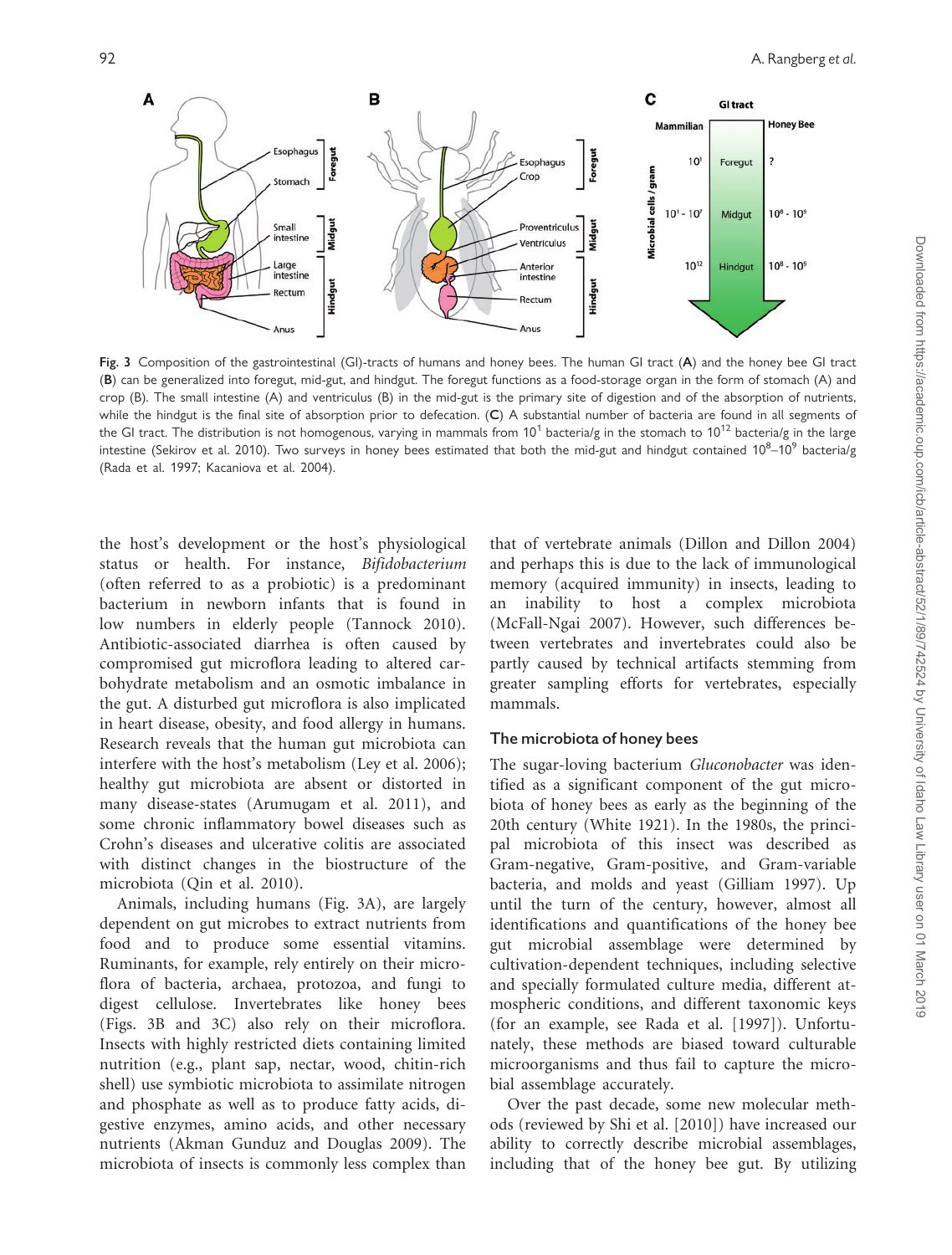Table 1 Microorganisms of the honey bee gut

| Alphaproteobacteria | Betaproteobacteria      | Gammaproteobacteria   | <b>Bacteroidetes</b> | Actinobacteria  | <b>Frimicutes</b>    |
|---------------------|-------------------------|-----------------------|----------------------|-----------------|----------------------|
| Acetobacter         | Curvibacter             | Salmonella            | Pedobacter           | Corynebacterium | Planococcus          |
| Gluconobacter       | Cormamonas              | Serratia              |                      | Bifidobacterium | Lactobacillus        |
| Bartonella          | <i>lanthiobacterium</i> | Erwinia               |                      | Steptomyces     | <b>Bacillus</b>      |
| Gluconacetobacter   | Ralstonia               | <b>Actinobacillus</b> |                      | Nocardiopsis    | Enterococcus         |
| Saccharibacter      | Defita                  | Klebsiella            |                      |                 | <b>Brevibacillus</b> |
|                     | Simonsiella             | Enterobacter          |                      |                 | Stenotrophomonas     |
|                     | Neisseria               | Pantoea               |                      |                 | Staphylococcus       |
|                     |                         | Acinetobacter         |                      |                 |                      |

Divisions and genera of bacteria identified so far from Apis mellifera workers and larvae by molecular approaches based on 16s rDNA and metagenomic surveys. Data from [Jeyaprakash et al. \(2003\)](#page-9-0), [Evans and Armstrong \(2006\), Mohr and Tebbe \(2006\),](#page-9-0) [Babendreier et al. \(2007\)](#page-8-0), [Cox-Foster et al. \(2007\)](#page-9-0), [Olofsson and Vasquez \(2008\), Crotti et al. \(2010\)](#page-9-0), [Patil et al. \(2010\)](#page-9-0), and [Audisio et al. \(2011\).](#page-8-0)

16S rDNA (a gene encoding the rRNA involved in the small subunit of the bacterial ribosome), researchers have identified species belonging to the genera Bifidobacterium and Lactobacillus in honey bee gut extracts ([Jeyaprakash et al. 2003](#page-9-0); [Mohr and](#page-9-0) [Tebbe 2006;](#page-9-0) [Babendreier et al. 2007](#page-8-0); [Cox-Foster et al.](#page-9-0) [2007; Olofsson and Vasquez 2008](#page-9-0)). Despite environmental, geographic, and subspecies-specific differences among honey bees, 95% of the A. mellifera microbiota can be assigned to eight characteristic bacterial phylotypes, representing five bacterial classes; Gammaproteo-bacteria, Betaproteobacteria, Alphaproteobacteria, Actinobacteria, and Firmicutes ([Martinson et al. 2011](#page-9-0)), see Table 1 for an overview.

The exact functions of the microbiota of the honey bee gut remain largely unknown, including whether some of the microbiota is indigenous and permanently established or transient and only found for a limited period of time. It is also unclear whether the dominant phylotypes are commensal, parasitic, or mutualistic. The consistent association with a limited number of phylotypes, however, may point toward mutualistic symbiosis [\(Martinson et al.](#page-9-0) [2011\)](#page-9-0). Most likely, mutualistic microbes are protective against pathogens and provision nutrients and vitamins. Honey bees require relatively high levels of vitamins, including the vitamin B complex, and gut bacteria represent a likely source of B vitamins ([Snyder et al. 2010\)](#page-10-0).

There is now a growing interest in the potentially beneficial antagonistic effect that the gut microbiota have toward honey bees' pathogens [\(Evans and](#page-9-0) [Armstrong 2006\)](#page-9-0). Nonpathogenic bacteria can stimulate innate immune response in larvae ([Evans and](#page-9-0) [Lopez 2004\)](#page-9-0), and bacteria isolated from Argentinean bees can inhibit the pathogen Ascosphaera apis (Sabaté [et al. 2009\)](#page-10-0). These effects might be driven by competitive exclusion, whereby the pathogens are outcompeted by the normal flora ([Saxelin et al.](#page-10-0) [2005](#page-10-0)), or production of a range of antimicrobial compounds such as bacterocins, which may protect the gut from pathogenic invasion [\(Patil et al. 2010;](#page-9-0) [Audisio et al. 2011](#page-8-0)). Considerable efforts have focused on finding an inhibitory bacterium against the bacterial pathogen P. larvae, the causal agent of debilitating and infectious American foulbrood disease [\(Evans and Armstrong 2006](#page-9-0); [Yoshiyama and](#page-10-0) [Kimura 2009;](#page-10-0) [Forsgren et al. 2010](#page-9-0); [Benitez et al.](#page-8-0) [2012](#page-8-0)). However, no efforts have so far been directed toward transforming microbes from the microbiota of honey bees to produce paratransgenic tools that can promote gut health and fight disease.

# Honey bee paratransgenesis—a feasible approach

A project that aims to succeed with honey bee paratransgenesis could unfold in three phases. First, one must identify and describe bacteria from the gut that have substantial potential to serve as a transgenic vehicle. This potential must include compatibility with the gut microbiota of honey bees in major ecogeographic regions such as Europe and the United States. During the next phase, the bacterium is transformed with an inert reporter protein, tested, and described for its performance. Measures of performance should include efficient return to the honey bee, appropriate retention time in the gut, lack of interference with the established microflora of the gut or with the health, and survival of the bees. In the final phase, the selected bacterium is transformed with effector genes against honey bee pathogens or used in a functional (paratrans-)genetic approach to produce active metabolites, peptides, or enzymes that promote healthy honey bee physiology or that dissect the phenotypic effects of specific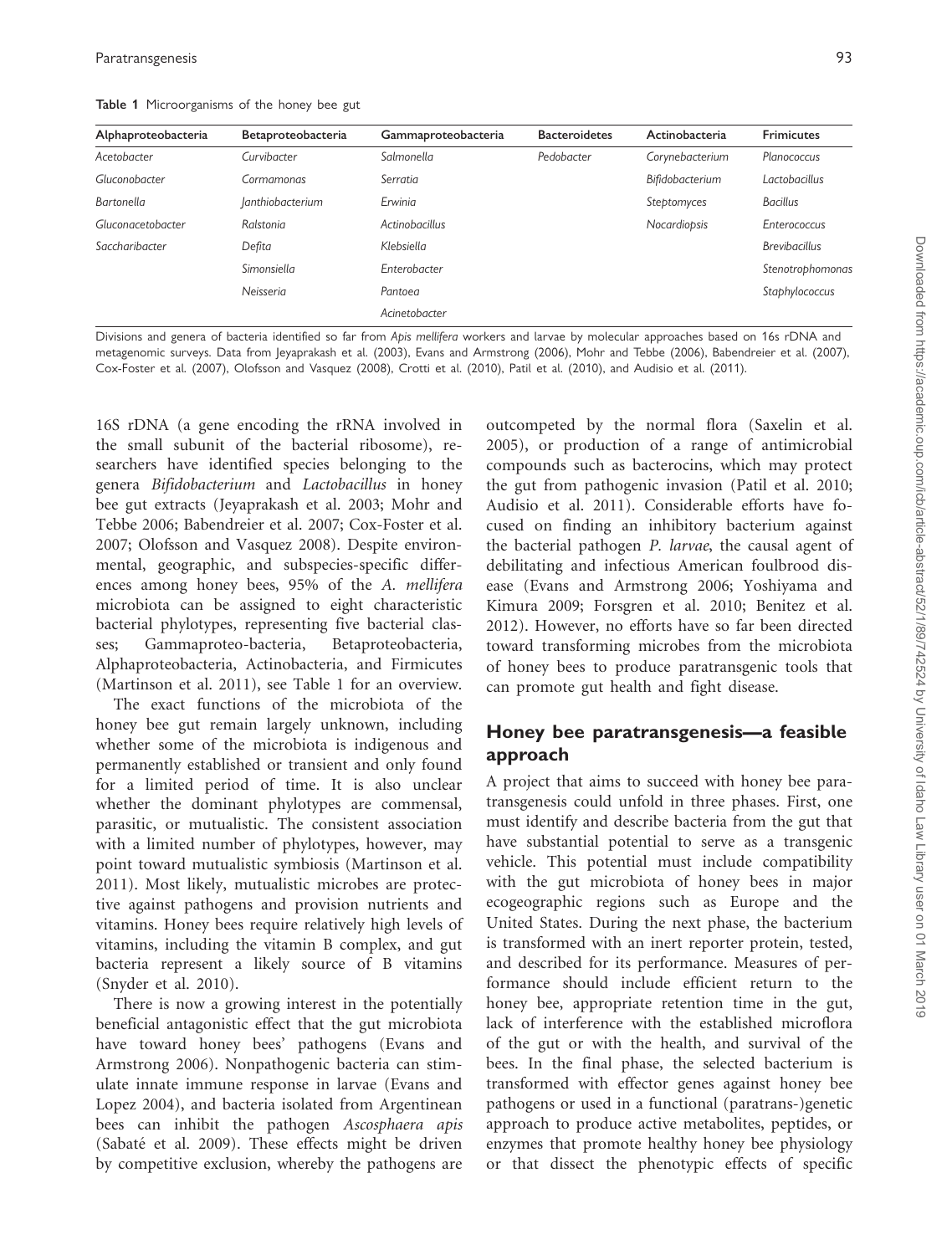<span id="page-5-0"></span>

Fig. 4 Flow-chart for developing a paratransgenic method for honey bees. Honey bee workers from diverse summer and winter environments are screened for dominant lactic acid gut bacteria by selective culture media and by bacterial genotyping. The paratransgenic potential of the selected bacterium is first tested with reporter genes  $(A)$ , and several important performance parameters are assayed before proceeding with the next step  $(B)$ , in which the bacterium is transformed into a paratransgenic delivery vehicle for effector genes against pathogens, or for the production of active metabolites, peptides, or enzymes that can reveal causal connections in the genes, physiology, and behavior of honey bees (B). In our example, the established laboratory bacterium L. plantarum is transformed in parallel, with both reporters and functional genes, as a reference species for the development of methods.

honey bee genes (Fig. 4). The full potential of these methods remains to be discovered, but recombinant gut bacteria should be generally well-suited to produce factors that can act in the mid-gut lumen or in the columnar cells that line the lumen of the gut.

Members of the lactic acid bacterial group are appropriate candidates for paratransgenesis. These bacteria are common inhabitants of guts where many of them can have probiotic properties. They are also found in diverse vegetables, meat products, and especially in fermented dairy products, such as yogurt and cheese, where they play a key role in the formation of texture and exert preservative effects, the latter being due to the production of organic acids (lowering pH) and of antimicrobial peptides such as bacteriocins. Lactic acid bacteria are, therefore, ''generally regarded as safe'' (GRAS) for human consumption ([Salminen et al. 1998](#page-10-0)).

Due to their GRAS status and a sizable molecular tool box available for these organisms, many recent studies have attempted to use lactic acid bacteria as delivery vehicles for therapeutic proteins and a variety of vaccines [\(Seegers 2002;](#page-10-0) [Bermudez-Humaran](#page-8-0) [et al. 2011\)](#page-8-0). Amongst lactic acid bacteria, the genus Lactobacillus has been a preferred delivery vehicle because it is mostly nonpathogenic and robust. The discovery of lactic acid bacteria, including Lactobacillus, in the honey bee gut [\(Olofsson and](#page-9-0) [Vasquez 2008](#page-9-0); [Audisio et al. 2011](#page-8-0)), therefore, encourage us to assess them for use as delivery vehicles.

# Development of a Lactobacillus vehicle system

The mid-gut [\(Fig. 3](#page-3-0)) is the primary site of enzymatic digestion and uptake of nutrients into the hemolymph (blood) that circulates throughout the insect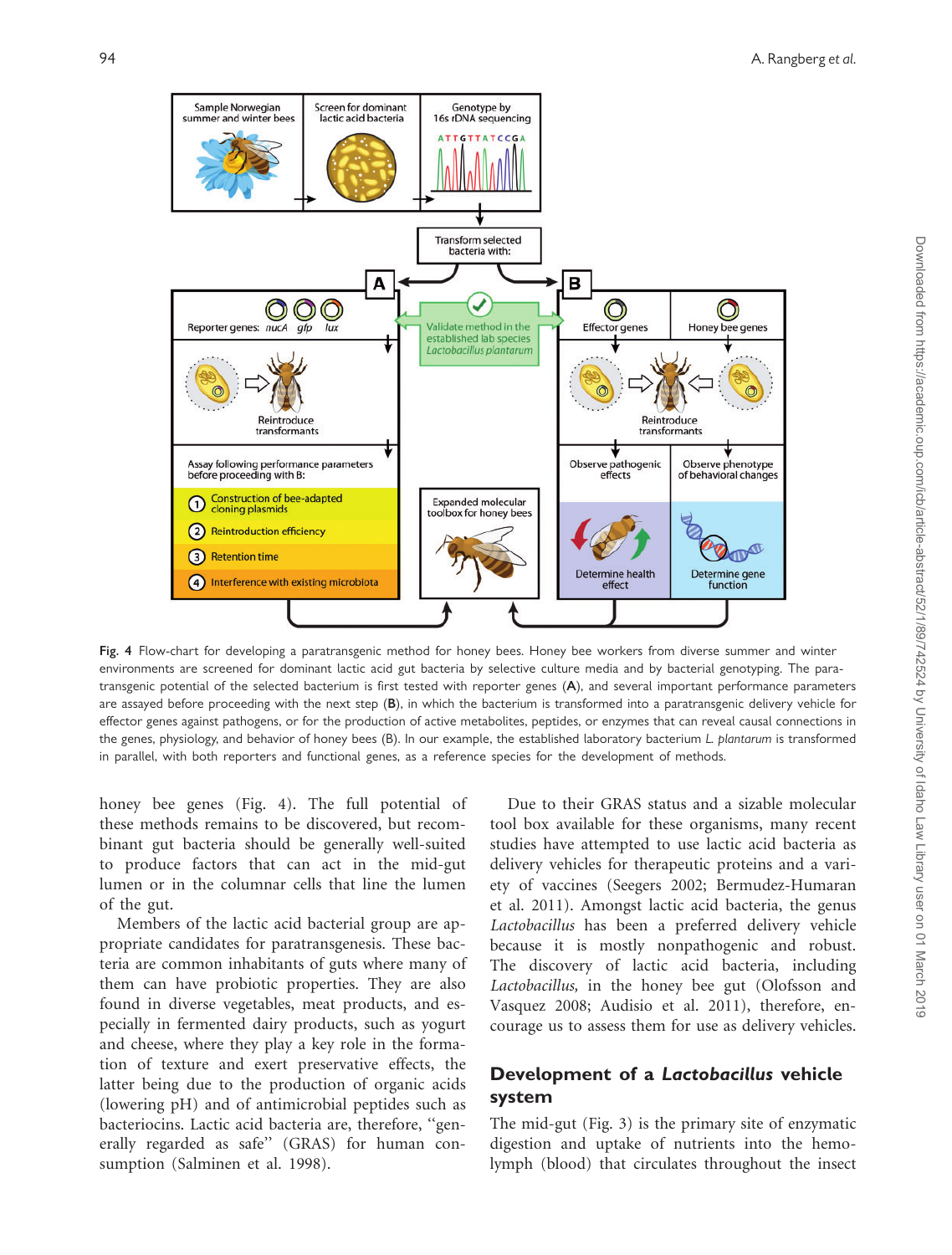

Fig. 5 The plasmid profile of 40 L. kunkeei isolates. Isolates of L. kunkeei were purified from the mid-guts of honey bees. The bees were collected between September and December 2010. Each sampling included at least 2 hives from the apiary of the Norwegian University of Life Sciences. The isolates were assessed for plasmid content, which was visualized on 0.8% agarose gels. The 1 kb DNA ladder from Invitrogen was provided at both edges. Highly heterogeneous plasmid content was observed between the isolates, indicating high plasmid diversity.

body. We performed a screening of samples from honey bee mid-guts with growth conditions selective for Lactobacillus. Over a period of about 4 months (September to December 2010), more than 200 isolates were genotyped by 16s rDNA sequencing, and about 75% of them were identified as Lactobacillus kunkeei. To examine whether the L. kunkeei isolates were clonally related or diverse, 40 isolates were randomly chosen for plasmid profiling. We found that the number and size of these plasmids varied greatly. Some isolates contained none, while others carried 5–6 plasmids (Fig. 5). This pattern suggests that the L. kunkeei of the honey bee gut represents a relatively heterogeneous group.

Lactobacillus kunkeei is described as a fructophilic bacterium (i.e., fructose is its preferred carbon source, [Endo et al. \[2012\]\)](#page-9-0). This bacterium has been identified in honey bees before [\(Olofsson and](#page-9-0) [Vasquez 2008\)](#page-9-0) and is also found during wine fermentation and on flowers ([Edwards et al. 1998;](#page-9-0) [Endo et al. 2009; Endo et al. 2012](#page-9-0)). Our L. kunkeei isolates may therefore originate from nectar and/or pollen grains collected and ingested by the bees. Pollen is the bee's major source of proteins, lipids, vitamins, and minerals, whereas nectar is their main source of energy. Most nectars are dominated by a limited number of sugars: sucrose, glucose, and fructose ([Nicolson 2011](#page-9-0)). Using the API50 CHL system from BioMèrieux that assesses the fermentation of 49 different sugars, we found that the 40 L. kunkeei isolates (Fig. 5) fermented only 4 to 7 carbohydrates ([Table 2](#page-7-0)). The strongest activity was measured on fructose and disaccharide sucrose that is composed of one unit glucose and one unit fructose, corresponding to major constituents in nectar.

To our knowledge, genetic manipulation on L. kunkeei has not been attempted before. For transformation, several isolates of L .kunkeei were made electro-competent using a growth medium containing a higher concentration of glycine to weaken the bacterial cell wall, a protocol that has been applied successfully to other lactic acid bacteria [\(Aukrust](#page-8-0) [et al. 1995](#page-8-0)). A set of isolates were transformed with a broad-spectrum plasmid containing a replicon derived from the lactococcal plasmid pSH71 ([de Vos](#page-9-0) [1987](#page-9-0); [Sorvig et al. 2005](#page-10-0)). For heterologous gene expression, we used the secretion signal of a protein (annotated as lp\_3050) from the genome-sequenced L. plantarum WCFSI strain to drive secretion of the reporter protein nuclease A (encoded by nucA) [\(Mathiesen et al. 2009\)](#page-9-0). Our transformed L. kunkeei secreted this reporter protein in both low and high sugar containing growth media. Transformed bacteria were fed back to individual bees in the laboratory, and we could recover a substantial number of transformants from mid-gut samples 24 h after feeding. Presence of the transformed nucA plasmid was confirmed by PCR. These observations suggest that L. kunkeei provides a basis for the development of paratransgenic methods in honey bees [\(Fig. 4,](#page-5-0) detailed data to be reported elsewhere).

## Future work

The genetic tool box for L. kunkeei must be expanded. This work will include more effective systems for plasmid replication and the construction of new reporter systems, including visual markers such as green fluorescent protein or luciferase that can be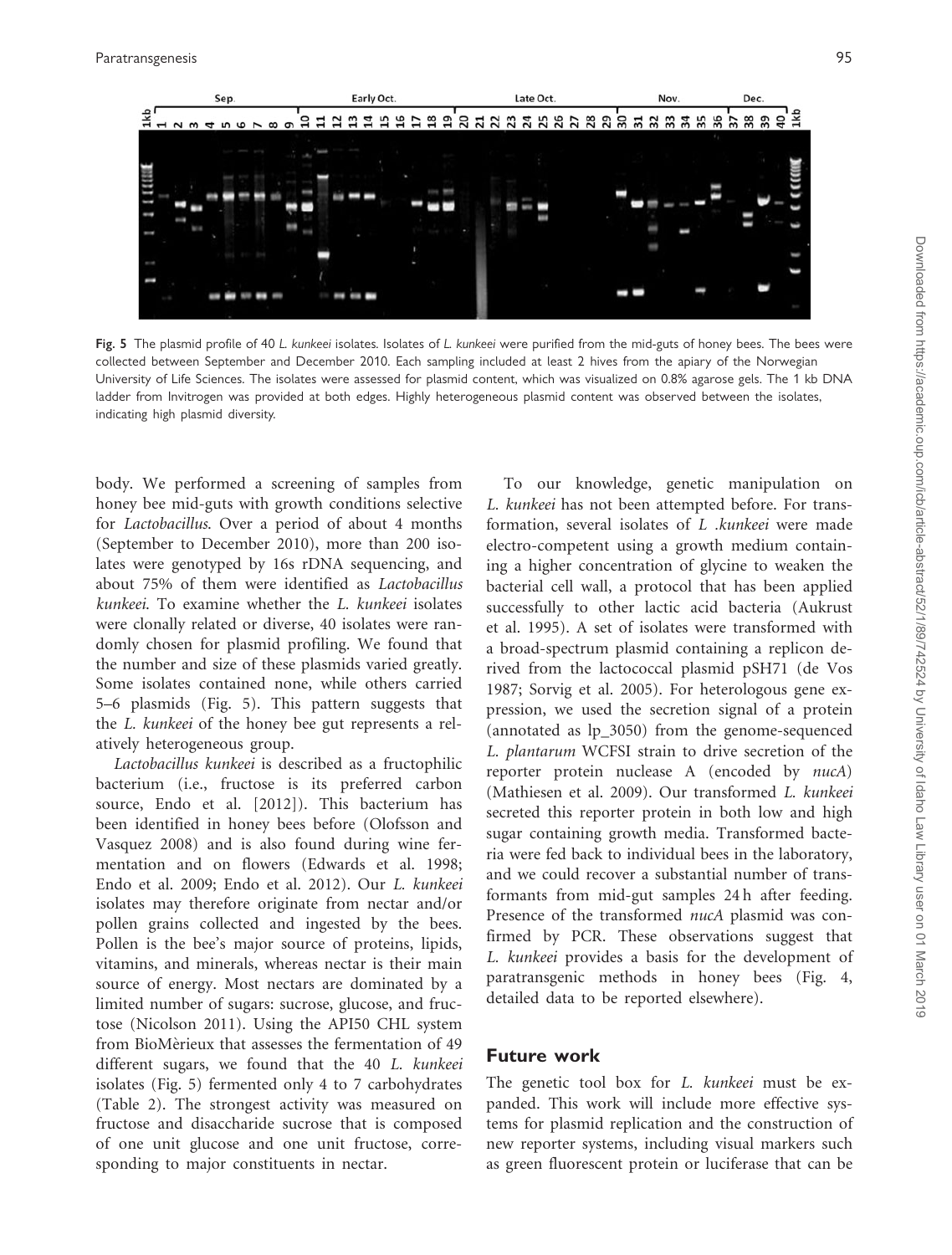| Isolate        | D-glucose         | D-fructose        | Mannitol                 | Sucrose           | Trehalose                                                                             | Rafinose                 | Potassium-gluconat |
|----------------|-------------------|-------------------|--------------------------|-------------------|---------------------------------------------------------------------------------------|--------------------------|--------------------|
| $\mathbf{1}$   | $\boldsymbol{+}$  | $^{++}\,$         | $\boldsymbol{+}$         | $\boldsymbol{++}$ | $++$                                                                                  | $\overline{\phantom{0}}$ | $\boldsymbol{+}$   |
| $\mathbf{2}$   | $\! + \!$         | $\boldsymbol{++}$ | $\boldsymbol{+}$         | $\boldsymbol{++}$ | $\boldsymbol{+}$                                                                      | $\qquad \qquad -$        | $\boldsymbol{+}$   |
| 3              | $\qquad \qquad +$ | $^{++}\,$         | ${\sf W}$                | $\boldsymbol{++}$ | $\qquad \qquad -$                                                                     |                          | $\boldsymbol{+}$   |
| $\overline{4}$ | $\ddag$           | $^{++}\,$         | $\boldsymbol{+}$         | $\boldsymbol{++}$ | $\boldsymbol{+}$                                                                      |                          | $^{+}$             |
| 5              | $\qquad \qquad +$ | $^{++}\,$         | W                        | $\boldsymbol{++}$ | $\boldsymbol{++}$                                                                     |                          | $\boldsymbol{+}$   |
| 6              | $\boldsymbol{++}$ | $\boldsymbol{++}$ | W                        | $\boldsymbol{++}$ | $^{++}\,$                                                                             |                          | $\boldsymbol{+}$   |
| 7              | $\! + \!$         | $^{++}\,$         | ${\sf W}$                | $\boldsymbol{++}$ | $\boldsymbol{++}$                                                                     |                          | $\boldsymbol{+}$   |
| 8              | $\qquad \qquad +$ | $^{++}\,$         | $\boldsymbol{+}$         | $\boldsymbol{++}$ | $\boldsymbol{+}$                                                                      |                          | $\boldsymbol{+}$   |
| 9              | $\qquad \qquad +$ | $^{++}\,$         | $\boldsymbol{+}$         | $\boldsymbol{++}$ | $\boldsymbol{+}$                                                                      |                          | $\boldsymbol{+}$   |
| 10             | $\! + \!$         | $^{++}\,$         | $\boldsymbol{+}$         | $\boldsymbol{++}$ | $\boldsymbol{+}$                                                                      |                          | $\boldsymbol{+}$   |
| 11             | $\ddag$           | $^{++}\,$         | $+$                      | $\boldsymbol{++}$ | $++$                                                                                  |                          | $^{+}$             |
| 12             | $\ddag$           | $^{++}\,$         |                          | $\boldsymbol{++}$ | $\boldsymbol{+}$                                                                      |                          | $^{+}$             |
| 13             |                   | $^{++}\,$         | ${\sf W}$                | $\boldsymbol{++}$ | $\qquad \qquad -$                                                                     |                          |                    |
| 14             | $\boldsymbol{++}$ | $^{++}\,$         | $\boldsymbol{+}$         | $\boldsymbol{++}$ | $^{++}$                                                                               |                          | $\boldsymbol{+}$   |
| 15             | $++$              | $^{++}\,$         | $\boldsymbol{+}$         | $\boldsymbol{++}$ | $^{++}\,$                                                                             |                          | $+$                |
| 16             | $\boldsymbol{++}$ | $\boldsymbol{++}$ | $\boldsymbol{+}$         | $\boldsymbol{++}$ | $^{++}\,$                                                                             |                          | $\boldsymbol{+}$   |
| 17             | $\! + \!$         | $^{++}\,$         | $\overline{\phantom{0}}$ | $++$              | $\boldsymbol{+}$                                                                      |                          | $^+$               |
| 18             | $\ddag$           | $^{++}\,$         |                          | $\boldsymbol{++}$ | $\boldsymbol{+}$                                                                      |                          | $^{+}$             |
| 19             | $\boldsymbol{+}$  | $\boldsymbol{++}$ | $\overline{\phantom{0}}$ | $\boldsymbol{++}$ | $\boldsymbol{+}$                                                                      |                          | $\boldsymbol{+}$   |
| 20             | $\boldsymbol{++}$ | $\boldsymbol{++}$ | ${\sf W}$                | $\boldsymbol{++}$ | $\boldsymbol{+}$                                                                      |                          | $\boldsymbol{+}$   |
| $21$           | $\boldsymbol{+}$  | $^{++}\,$         |                          | $\boldsymbol{++}$ | $\mathsf{W}% _{T}=\mathsf{W}_{T}\!\left( a,b\right) ,\ \mathsf{W}_{T}=\mathsf{W}_{T}$ |                          | $\boldsymbol{+}$   |
| 22             | $\boldsymbol{++}$ | $^{++}\,$         | $\boldsymbol{+}$         | $\boldsymbol{++}$ | $^{++}\,$                                                                             | $\overline{\phantom{0}}$ | $\boldsymbol{+}$   |
| 23             | $\! + \!$         | $^{++}\,$         | $^+$                     | $\boldsymbol{++}$ | $\boldsymbol{++}$                                                                     | $^+$                     | $^+$               |
| 24             |                   | $^{++}\,$         |                          | $\boldsymbol{++}$ | $^{++}$                                                                               |                          | $+$                |
| 25             | $\ddag$           | $\boldsymbol{++}$ | $\boldsymbol{+}$         | $\boldsymbol{++}$ | $\boldsymbol{++}$                                                                     |                          | $+$                |
| 26             | $\qquad \qquad +$ | $\boldsymbol{++}$ | $\qquad \qquad -$        | $\boldsymbol{++}$ | $\boldsymbol{+}$                                                                      | $\qquad \qquad -$        | W                  |
| 27             | $\boldsymbol{++}$ | $\boldsymbol{++}$ | $\boldsymbol{+}$         | $\boldsymbol{++}$ | $\boldsymbol{+}$                                                                      | $^{+}$                   | $\qquad \qquad +$  |
| 28             | $\qquad \qquad +$ | $\boldsymbol{++}$ |                          | $\boldsymbol{++}$ | $\boldsymbol{++}$                                                                     | ${\sf W}$                | $\boldsymbol{+}$   |
| 29             | $\qquad \qquad +$ | $^{++}\,$         | $\boldsymbol{+}$         | $\boldsymbol{++}$ | $^{++}\,$                                                                             | ${\sf W}$                | $^{+}$             |
| 30             |                   | $\boldsymbol{++}$ | W                        | $\boldsymbol{++}$ | $\boldsymbol{+}$                                                                      |                          | W                  |
| 31             |                   | $\boldsymbol{++}$ | $\boldsymbol{+}$         | $\boldsymbol{++}$ | $\boldsymbol{+}$                                                                      |                          | $\boldsymbol{+}$   |
| 32             |                   | $\boldsymbol{++}$ |                          | $\boldsymbol{++}$ | $\boldsymbol{+}$                                                                      |                          |                    |
| 33             |                   | $\boldsymbol{++}$ |                          | $\boldsymbol{++}$ | $\boldsymbol{++}$                                                                     | W                        |                    |
| 34             |                   | $\boldsymbol{++}$ | $^{+}$                   | $\boldsymbol{++}$ | $\boldsymbol{++}$                                                                     |                          |                    |
| 35             |                   | $\boldsymbol{++}$ | $^{+}$                   | $\boldsymbol{++}$ | $++$                                                                                  |                          | $\boldsymbol{+}$   |
| 36             | $\boldsymbol{+}$  | $\boldsymbol{++}$ | W                        | $\boldsymbol{++}$ | $\boldsymbol{+}$                                                                      |                          | W                  |
| 37             |                   | $\boldsymbol{++}$ |                          | $\boldsymbol{++}$ | $\boldsymbol{++}$                                                                     |                          | $\boldsymbol{+}$   |
| 38             | $^{+}$            | $\boldsymbol{++}$ | $^{+}$                   | $\boldsymbol{++}$ | $\boldsymbol{+}$                                                                      |                          | $^{+}$             |
| 39             |                   | $^{++}\,$         |                          | $\boldsymbol{++}$ | $^+$                                                                                  |                          |                    |
| 40             | $^{+}$            | $++$              | $\hspace{0.1mm} +$       | $++$              | $++$                                                                                  | W                        | $^+$               |

<span id="page-7-0"></span>Table 2 Metabolic profiling of 40 L. kunkeei isolates using the API50 CHL system from BioMèrieux

This panel tests 49 different carbohydrates, but only seven of these produced positive fermentation reactions in our experiment (listed): "++" indicates strong positive reaction, "+" intermediate, "w" weak, and "-" no observable reaction.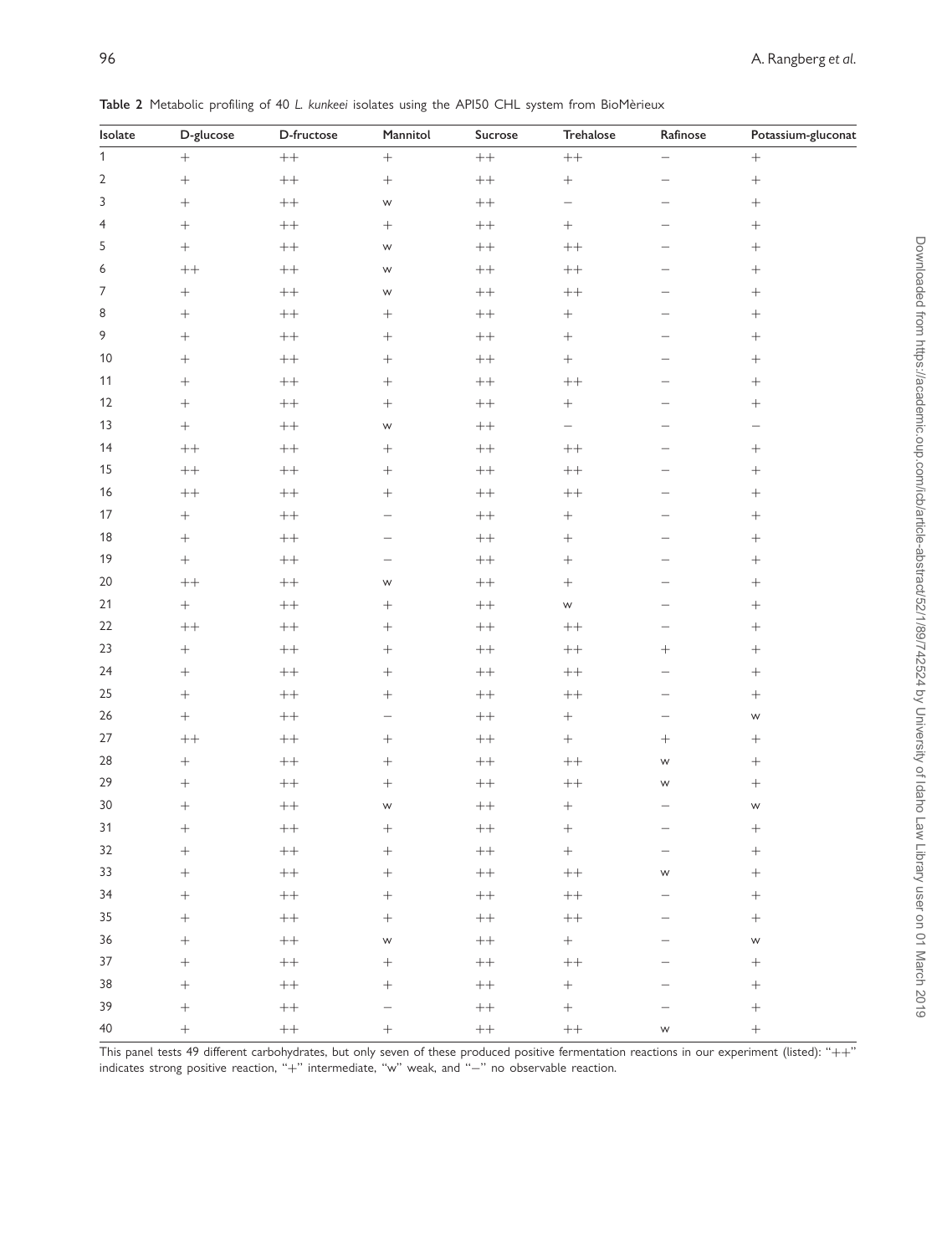<span id="page-8-0"></span>

Fig. 6 Transformed bacteria imaged through the wall of the honey bee gut. We used Enterococcus transformed with a plasmid containing the luxABCDE operon, which encodes luminescent luciferase, to determine the reporter potential of luminescence light. The bacterium was grown in GM17 medium until the optical density of  $\sim$  0.5 was reached. Ten microliters of the bacterial suspension was subsequently fed to individual honey bees. Bees fed with 10 µl GM17 medium only, i.e., without luminescent bacteria, were included as a control. Enterococcus was not originally isolated from the honey bee gut, and its retention time is short in bees. Thus, the gut was removed after 1 h and assayed for bioluminescence using the IVIS $^{\circledR}$  Lumina Imaging System from Caliper (Binding: M, exposure time: Auto, f/stop: 1). Emitted light was detected through the gut wall of bees fed with transformed Enterococcus  $(A)$  and was absent in the control  $(B)$ . We conclude that luminescent light has reporter potential in the honey bee gut. It can be worthwhile to transfer this system to a more appropriate vector, such as L. kunkeei.

monitored through the gut wall (Fig. 6). These aids are requirements for future work with effector genes.

Moreover, although the honey bee is an increasingly important model for studies of behavior, neurobiology, and aging, few methods are available for studying its functional genetics. RNA interference technology is currently the only tool for gene silencing, and no method is available for gene over-expression (reviewed by Amdam [2011]). In principle, a transformed gut bacterium may not only provide a system for fighting disease but it can also deliver proteins and enzymes that test functional genetic hypotheses. This makes the development of honey bee paratransgenesis all the more important ([Fig. 4](#page-5-0)).

Finally, a field that has not yet been widely explored is the transmission and persistence of the microbiota in populations. For humans, it has been suggested that the increase in immunological disorders such as asthma and allergy can partly be attributed to the loss of beneficial bacteria within populations, although specific mechanisms have not been derived [\(Blaser and Falkow 2009\)](#page-9-0). Social insects such as honey bees represent a particularly attractive model for investigating the dispersal of the microbiota within populations in relation to health and disease. Like humans, honey bees have evolved hygienic behavior that limit and prevent the spread of pathogens ([Evans and Spivak 2010](#page-9-0)), but unlike humans, honey bees may have evolved mechanisms that secure the selective transmission of beneficial bacteria ([Evans and Armstrong 2006\)](#page-9-0). Understanding these mechanisms in honey bees could facilitate the development of strategies for preventing the loss of beneficial bacteria in human populations.

### Acknowledgments

We thank Kirsten Traynor, Heli Havukainen, Marije Oostindjer, and Øyvind Halskau for helpful comments on the manuscript. Sabine Deviche made invaluable contributions to figures and graphic design.

# Funding

This work was supported by the Research Council of Norway (to G.V.A.) and the Norwegian University of Life Sciences (to A.R.). The SICB 2012 symposium was generously supported by a grant from the National Science Foundation Division of Integrated Organismal Systems (IOS# 1153657).

#### **References**

- Akman Gunduz E, Douglas AE. 2009. Symbiotic bacteria enable insect to use a nutritionally inadequate diet. Proc Biol Sci 276:987–91.
- Amdam GV. 2011. Social context, stress, and plasticity of aging. Aging Cell 10:18–27.
- Arumugam M, Raes J, Pelletier E, Le Paslier D, Yamada T, Mende DR, Fernandes GR, Tap J, Bruls T, Batto JM, et al. 2011. Enterotypes of the human gut microbiome. Nature 473:174–80.
- Audisio MC, Torres MJ, Sabate DC, Ibarguren C, Apella MC. 2011. Properties of different lactic acid bacteria isolated from Apis mellifera L. bee-gut. Microbiol Res 166:1–13.
- Aukrust TW, Brurberg MB, Nes IF. 1995. Transformation of Lactobacillus by electroporation. Methods Mol Biol 47:201–8.
- Babendreier D, Joller D, Romeis J, Bigler F, Widmer F. 2007. Bacterial community structures in honeybee intestines and their response to two insecticidal proteins. FEMS Microbiol Ecol 59:600–10.
- Benitez LB, Velho RV, de Souza da Motta A, Segalin J, Brandelli A. 2012. Antimicrobial factor from Bacillus amyloliquefaciens inhibits Paenibacillus larvae, the causative agent of American foulbrood. Arch Microbiol 194:177–85.
- Bermudez-Humaran LG, Kharrat P, Chatel JM, Langella P. 2011. Lactococci and lactobacilli as mucosal delivery vectors for therapeutic proteins and DNA vaccines. Microb Cell Fact 10(Suppl 1):S4.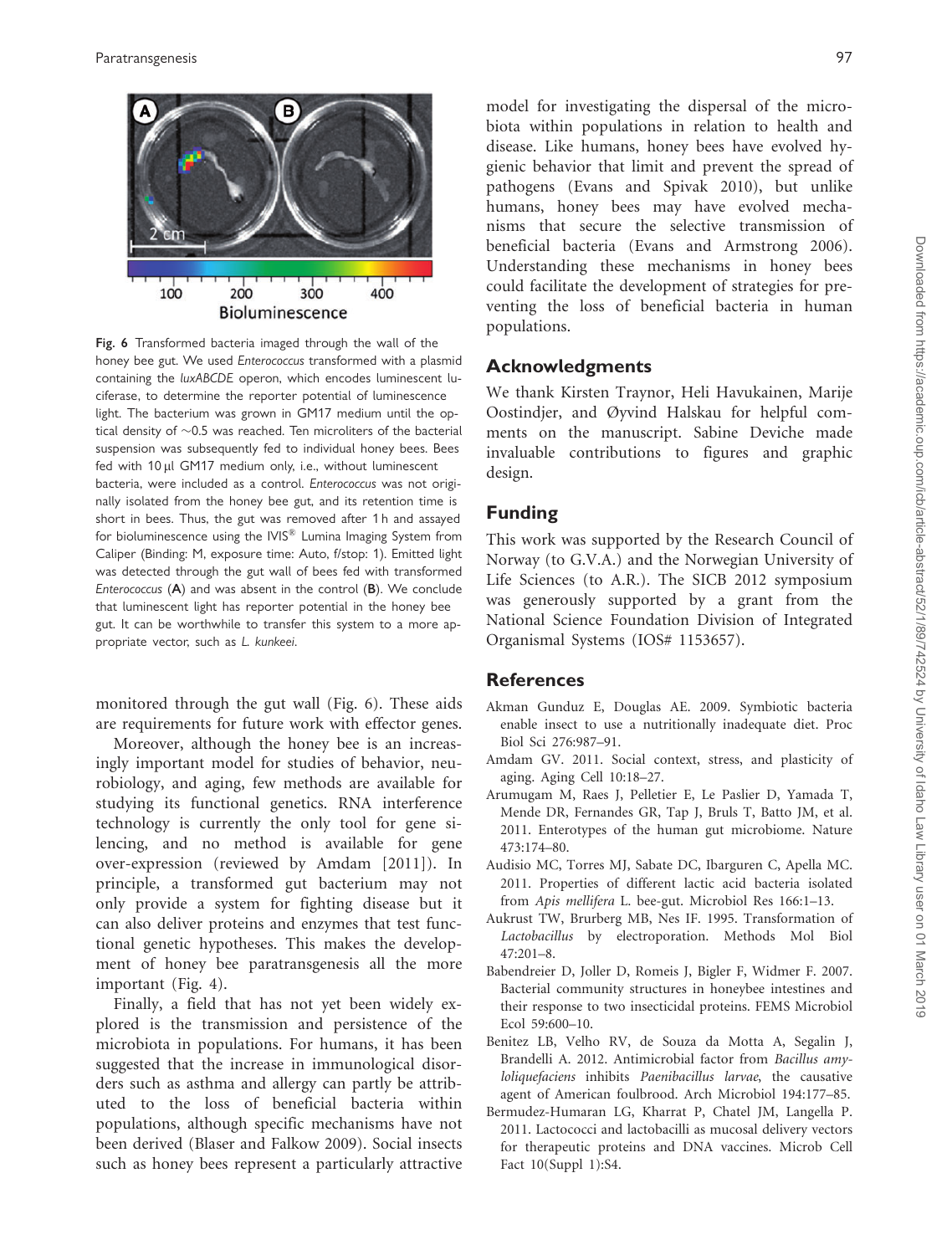- <span id="page-9-0"></span>Bisi DC, Lampe DJ. 2011. Secretion of anti-Plasmodium effector proteins from a natural Pantoea agglomerans isolate by using PelB and HlyA secretion signals. Appl Environ Microbiol 77:4669–75.
- Blaser MJ, Falkow S. 2009. What are the consequences of the disappearing human microbiota? Nat Rev Microbiol 7:887–94.
- Chan QW, Cornman RS, Birol I, Liao NY, Chan SK, Docking TR, Jackman SD, Taylor GA, Jones SJ, de Graaf DC, et al. 2011. Updated genome assembly and annotation of Paenibacillus larvae, the agent of American foulbrood disease of honey bees. BMC Genomics 12:450.
- Coutinho-Abreu IV, Zhu KY, Ramalho-Ortigao M. 2010. Transgenesis and paratransgenesis to control insect-borne diseases: current status and future challenges. Parasitol Int 59:1–8.
- Cox-Foster DL, Conlan S, Holmes EC, Palacios G, Evans JD, Moran NA, Quan PL, Briese T, Hornig M, Geiser DM, et al. 2007. A metagenomic survey of microbes in honey bee colony collapse disorder. Science 318:283–7.
- Crotti E, Rizzi A, Chouaia B, Ricci I, Favia G, Alma A, Sacchi L, Bourtzis K, Mandrioli M, Cherif A, et al. 2010. Acetic acid bacteria, newly emerging symbionts of insects. Appl Environ Microbiol 76:6963–70.
- Dainat B, Evans JD, Chen YP, Gauthier L, Neumann P. 2012. Predictive markers of honey bee colony collapse. PLoS One 7:e32151.
- de Vos WM. 1987. Gene cloning and expression in lactic streptococci. FEMS Microbiol Rev 46:281–95.
- Dillon RJ, Dillon VM. 2004. The gut bacteria of insects: nonpathogenic interactions. Annu Rev Entomol 49:71–92.
- Durvasula RV, Gumbs A, Panackal A, Kruglov O, Aksoy S, Merrifield RB, Richards FF, Beard CB. 1997. Prevention of insect-borne disease: an approach using transgenic symbiotic bacteria. Proc Natl Acad Sci USA 94:3274–8.
- Edwards CG, Haag KM, Collins MD, Hutson RA, Huang YC. 1998. Lactobacillus kunkeei sp. nov.: a spoilage organism associated with grape juice fermentations. J Appl Microbiol 84:698–702.
- Endo A, Futagawa-Endo Y, Dicks LM. 2009. Isolation and characterization of fructophilic lactic acid bacteria from fructose-rich niches. Syst Appl Microbiol 32:593–600.
- Endo A, Irisawa T, Futagawa-Endo Y, Takano K, du Toit M, Okada S, Dicks L. 2012. Characterization and emended description of Lactobacillus kunkeei as a fructophilic lactic acid bacterium. Int J Syst Evol Microbiol 62:500–4.
- European Parliament. 2011. Report on honeybee health and the challenges of the beekeeping sector. Committee on Agriculture and Rural Development (http://www.europarl. europa.eu/sides/getDoc.do?type=REPORT&reference=A7- 2011-0359&format=XML&language=EN).
- Evans JD, Armstrong TN. 2006. Antagonistic interactions between honey bee bacterial symbionts and implications for disease. BMC Ecology 6:4.
- Evans JD, Lopez DL. 2004. Bacterial probiotics induce an immune response in the honey bee (Hymenoptera: Apidae). J Econ Entomol 97:752–6.
- Evans JD, Spivak M. 2010. Socialized medicine: individual and communal disease barriers in honey bees. J Invertebr Pathol 103(Suppl 1):S62–72.
- Fang W, Vega-Rodriguez J, Ghosh AK, Jacobs-Lorena M, Kang A, St Leger RJ. 2011. Development of transgenic fungi that kill human malaria parasites in mosquitoes. Science 331:1074–7.
- Forsgren E, Olofsson TC, Vasquez A, Fries I. 2010. Novel lactic acid bacteria inhibiting Paenibacillus larvae in honey bee larvae. Apidologie 41:99–108.
- Frisch KV. 1967. The dance language and orientation of bees. Cambridge (MA): Harvard University Press.
- Gilliam M. 1997. Identification and roles of non-pathogenic microflora associated with honey bees. FEMS Microbiol Lett 155:1–10.
- Hamady M, Knight R. 2009. Microbial community profiling for human microbiome projects: tools, techniques, and challenges. Genome Res 19:1141–52.
- Jeyaprakash A, Hoy MA, Allsopp MH. 2003. Bacterial diversity in worker adults of Apis mellifera capensis and Apis mellifera scutellata (Insecta: Hymenoptera) assessed using 16S rRNA sequences. J Invertebr Pathol 84:96–103.
- Kacaniova M, Chlebo R, Kopernicky M, Trakovicka A. 2004. Microflora of the honeybee gastrointestinal tract. Folia Microbiol 49:169–71.
- Ley RE, Turnbaugh PJ, Klein S, Gordon JI. 2006. Microbial ecology: human gut microbes associated with obesity. Nature 444:1022–3.
- Martinson VG, Danforth BN, Minckley RL, Rueppell O, Tingek S, Moran NA. 2011. A simple and distinctive microbiota associated with honey bees and bumble bees. Mol Ecol 20:619–28.
- Mathiesen G, Sveen A, Brurberg MB, Fredriksen L, Axelsson L, Eijsink VG. 2009. Genome-wide analysis of signal peptide functionality in Lactobacillus plantarum WCFS1. BMC Genomics 10:425.
- McFall-Ngai M. 2007. Adaptive immunity: care for the community. Nature 445:153.
- Menzel R, Leboulle G, Eisenhardt D. 2006. Small brains, bright minds. Cell 124:237–9.
- Mohr KI, Tebbe CC. 2006. Diversity and phylotype consistency of bacteria in the guts of three bee species (Apoidea) at an oilseed rape field. Environ Microbiol 8:258–72.
- Nicolson SW. 2011. Bee food: the chemistry and nutritional value of nectar, pollen and mixtures of the two. African Zool 46:197–204.
- Olofsson TC, Vasquez A. 2008. Detection and identification of a novel lactic acid bacterial flora within the honey stomach of the honeybee Apis mellifera. Curr Microbiol 57:356–63.
- Patil PB, Zeng Y, Coursey T, Houston P, Miller I, Chen S. 2010. Isolation and characterization of a Nocardiopsis sp. from honeybee guts. FEMS Microbiol Lett 312:110–8.
- Pittman GW, Brumbley SM, Allsopp PG, O'Neill SL. 2008. Assessment of gut bacteria for a paratransgenic approach to control Dermolepida albohirtum larvae. Appl Environ Microbiol 74:4036–43.
- Qin J, Li R, Raes J, Arumugam M, Burgdorf KS, Manichanh C, Nielsen T, Pons N, Levenez F, Yamada T, et al. 2010. A human gut microbial gene catalogue established by metagenomic sequencing. Nature 464:59–65.
- Rada V, Machova M, Huk J, Marounek M, Duskova D. 1997. Microflora in the Honeybee digestive tract: counts, characteristics and sensitivity to veterinary drugs. Apidologie 28:357–65.